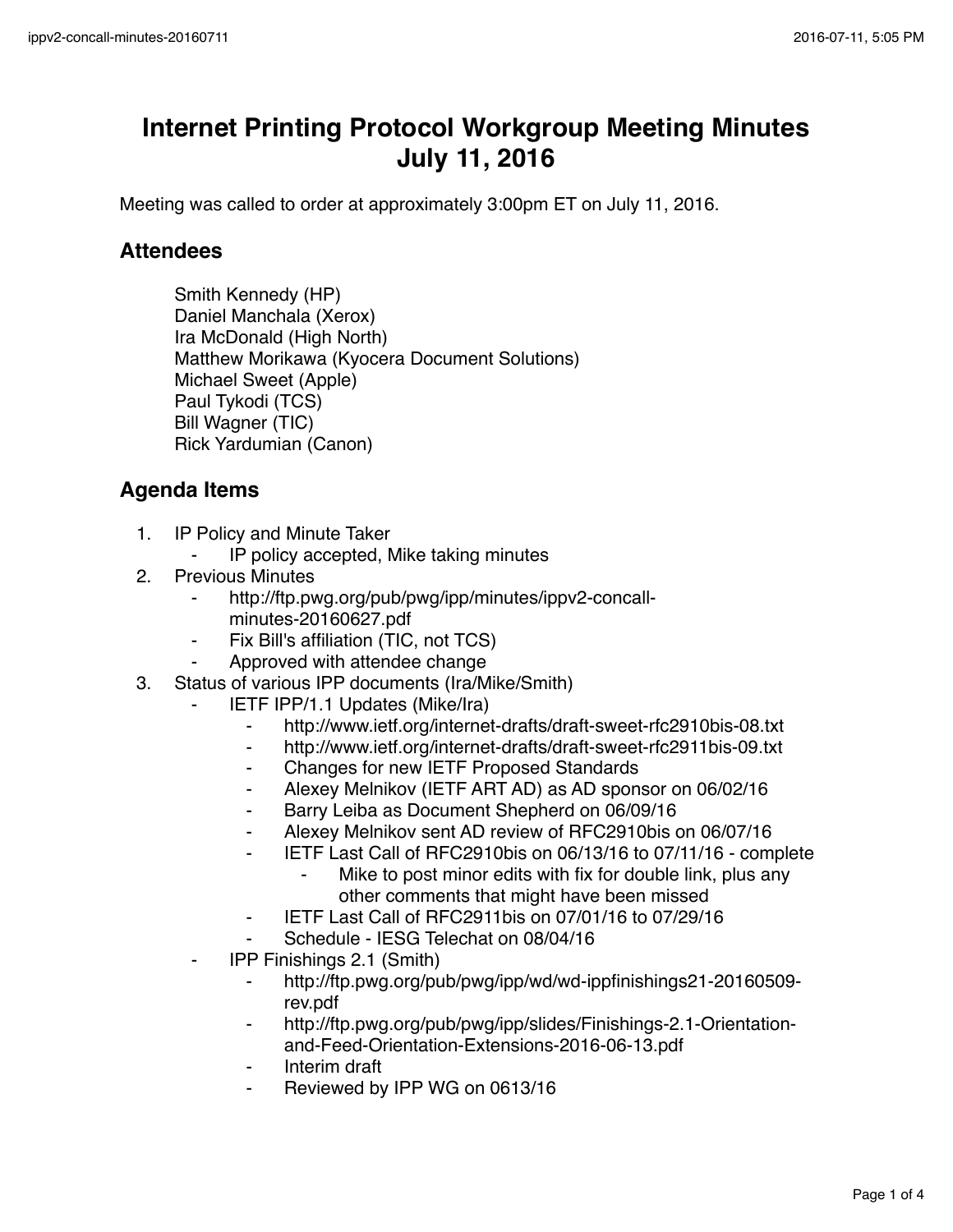- Schedule review at August PWG F2F
- ⁃ IPP Implementor's Guide v2 (Smith/Mike)
	- http://www.pwg.org/archives/ipp/2016/018829.html
	- ⁃ http://www.pwg.org/archives/ipp/2016/018830.html
	- ⁃ Discussed by IPP WG on 06/13/16
	- Issue is that section 5.6.8 of PWG 5100.13 does not explicitly mention 1setOf syntax for members normally single-valued
	- Need examples of both, show equivalency of separate and combined duplex constraint examples
	- ⁃ Smith to submit issue on PWG 5100.13 to clarify 1setOf usage for constraints in section 5.6.8
	- Schedule Errata for IPP Implementor's Guide v2
- ⁃ IPP Everywhere Self-Cert / Tools / Issues (Smith/Mike)
	- http://ftp.pwg.org/pub/pwg/candidates/csippeveselfcert10-20160219-5100.20.pdf
	- http://www.pwg.org/archives/ipp/2016/018828.html
	- ⁃ Various issues discussed by IPP WG on 05/23/16
	- Add Print Server requirements issue from Smith on 05/26/16
	- Mike to put together a list of attributes, operations, and/or values that cannot be supported by a Print Server (Issue #11)
	- Action: Mike to post self-cert release notes with known issues/ workarounds
		- Schedule Errata for IPP Everywhere Self-Cert / Tools
- 4. Updated Canon proposal for job-account-password (Rick)
	- http://www.pwg.org/archives/ipp/2016/018847.html
	- ⁃ http://www.pwg.org/archives/ipp/2016/018850.html
	- ⁃ Initial discussion
	- Schedule review at August PWG F2F
	- Reviewed slides and initial feedback from Mike
	- Q: Concerning authenticated users and limitation/validation of job ticket values, has this ever been defined anywhere?
		- ⁃ A: Foundation laid in RFC 2911 ("most authenticated requesting user") where users are part of groups with certain roles (administrator, operator, end user)
		- ⁃ Subsequent discussions have often brought up the need for a Get-User-Supported-Values operation (like Get-Printer-Attributes, but filtered based on user policy/available capabilities), specifically for color, duplex, media, etc.
	- Q: PWG 5100.3/16 changes/clarifications proposed in December 2015?
		- A: Daniel will talk with others inside Xerox and get back to us
- 5. New "finishings" keywords for Swedish hole punch (Smith)
	- ⁃ http://www.pwg.org/archives/ipp/2016/018853.html
	- http://www.pwg.org/archives/ipp/2016/018856.html
	- Mike suggested this is redundant w/ existing keywords/enums
	- ⁃ Also, US English keywords are required by IPP rules
	- Q: Are we OK with a certain level of uncertainty in finishings?
		- ⁃ A: Yes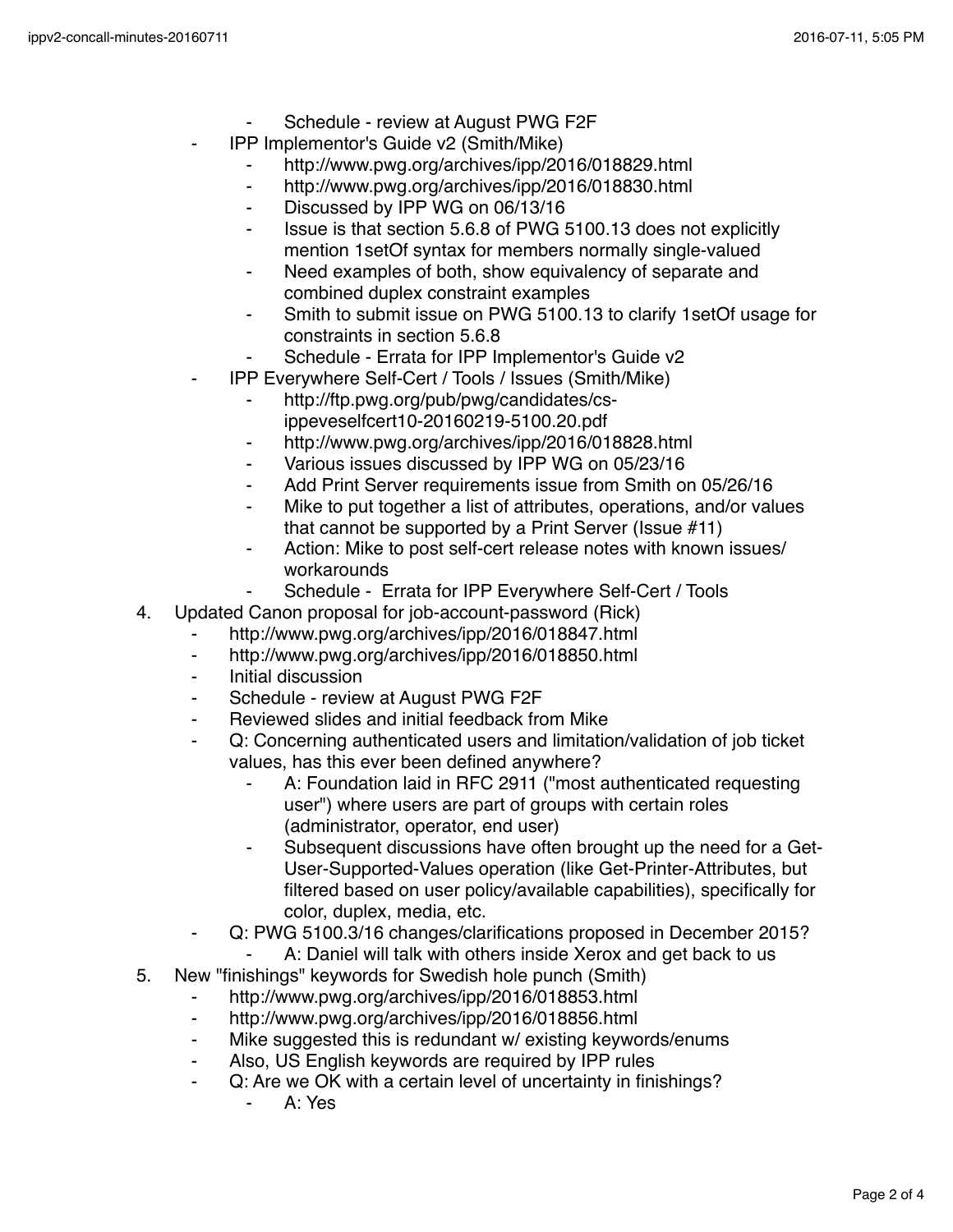- Proposal: Define a keyword extension mechanism to allow "standard" identification of finishing variants, e.g. finishing-template='punch-quadleft\_triobinder'
	- These can be used with the finishing-col attribute
	- Document in Finishings 2.1 update
	- Vendor provides localization in strings files.
- 6. IPP 3D Printing Extensions (Mike)
	- ⁃ http://ftp.pwg.org/pub/pwg/ipp/wd/wd-ipp3d10-20160430-rev.pdf
	- ⁃ http://www.pwg.org/archives/ipp/2016/018857.html
	- ⁃ Prototype draft
	- ⁃ Reviewed by PWG F2F on 04/27/16
	- ⁃ Initial prototyping feedback from Mike on 07/08/16
	- ⁃ Schedule PWG Last Call in Q3/Q4 2016
	- ⁃ Mike intends to post an updated prototype draft before the next conference call
		- Include informational reference to ippsample code
	- Will be reviewed during July 18th 3D conference call
- 7. Review of IPP System Service (Ira/Mike)
	- http://ftp.pwg.org/pub/pwg/ipp/wd/wd-ippsystem10-20160706-rev.pdf
	- ⁃ Interim draft completed all edits from 06/27/16 review
	- ⁃ Issue: Remove/downsize "system-totals" (dozens of attributes)
	- ⁃ Issue: Design for "resource-authenticator"
	- ⁃ Issue: Indices for "configured-subunits" for multiple output devices?
	- ⁃ Reviewed by IPP WG on 06/27/16
	- ⁃ Schedule Prototype draft in Q3/Q4 2016
	- ⁃ Table 4 in Section 5.6:
		- Add proper note for resource-owner-col (missing)
	- Table 5 in Section 5.7:
		- ⁃ Q: Drop resource-owner-col here?
			- A: Maybe, resources are long-lived like printers and systems, vs. jobs which are shorter-lived so job owner is read-only
		- Add note for (date-)time-at-installed, when they get installed, analagous to (date-)time-at-processing for jobs
	- Section 7.1.4:
		- Also for Job Creation operations?
			- Copy to job-originating-user-vcard or job-owner-col attribute?
		- Need to talk about "most authenticated" getting copied to object
	- ⁃ Section 7.3.1 (power-log-col)
		- Talk about minimizing the number of log entries, MUST log final transition in sequences, can omit intermediate state transitions
	- ⁃ Section 7.3.9 (system-configured-printers): Add table listing member attributes?
	- Section 7.3.9.8: Drop queued-job-count
	- ⁃ Stopped at section 7.3.10 (system-configured-resources)
	- TODO: Accept all changes up to 7.3.10